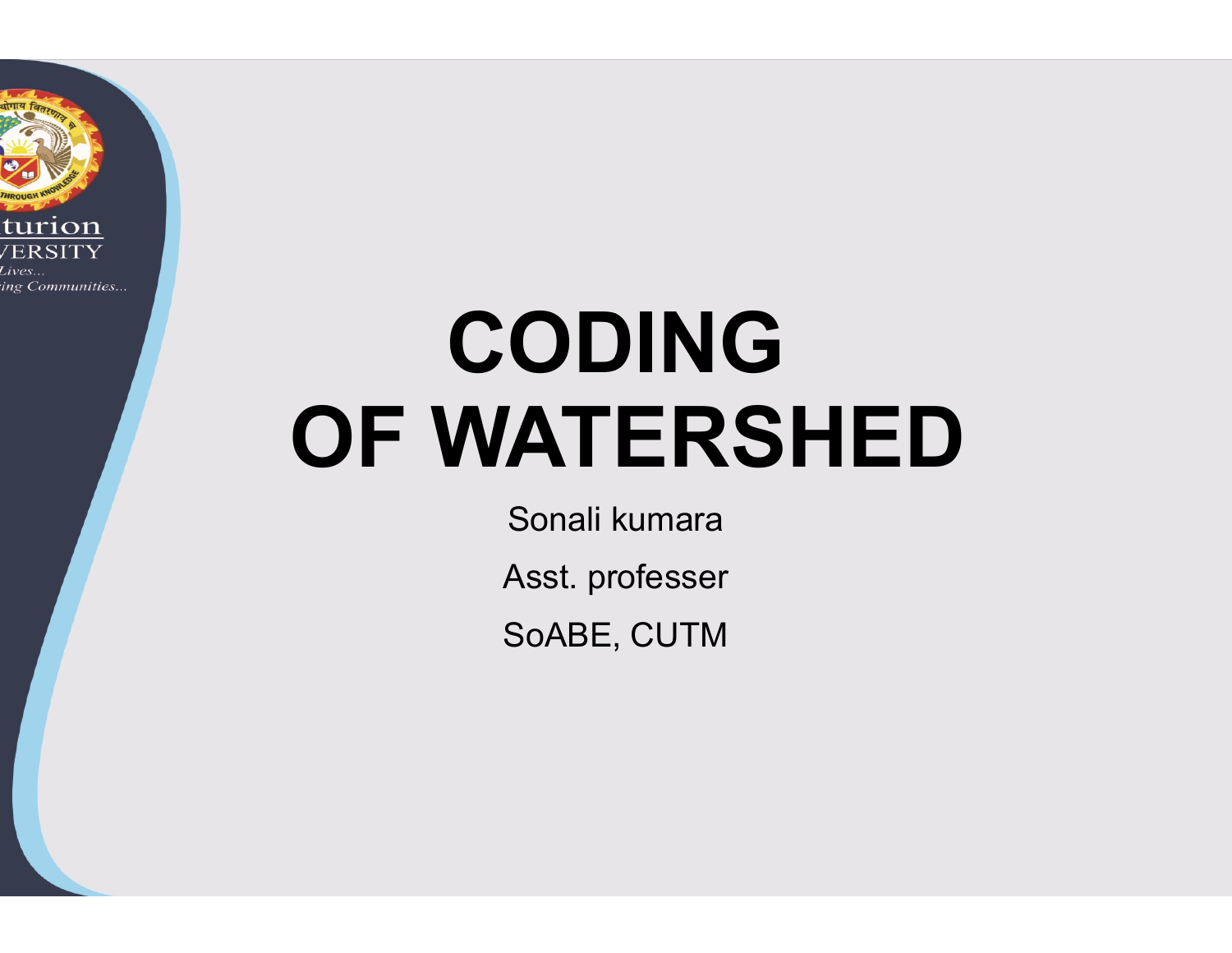

## CODING OF WATERSHED

**CODING OF WATERSHED**<br>Coding of watershed is done to fix a kind of identity baspecific features. It is carried out by several ways,<br>combination of letters and digits or by using the nar<br>associated with the watershed. **CODING OF WATERSHED**<br>Coding of watershed is done to fix a kind of identity baspecific features. It is carried out by several ways,<br>combination of letters and digits or by using the nar<br>associated with the watershed. **CODING OF WATERSHED**<br>Coding of watershed is done to fix a kind of ident<br>specific features. It is carried out by several w<br>combination of letters and digits or by using the<br>associated with the watershed.<br>The coding of wate **CODING OF WATERSHED**<br>Coding of watershed is done to fix a kind of ident<br>specific features. It is carried out by several w<br>combination of letters and digits or by using th<br>associated with the watershed.<br>The coding of water **CODING OF WATERSHED**<br>Coding of watershed is done to fix a kind of ide<br>specific features. It is carried out by several<br>combination of letters and digits or by using t<br>associated with the watershed.<br>The coding of watershed **CODING OF WATERSHED**<br>Coding of watershed is done to fix a kind of identity<br>specific features. It is carried out by several ways<br>combination of letters and digits or by using the n<br>associated with the watershed.<br>The coding **CODING OF WATERSHED**<br>Coding of watershed is done to fix a kind of identity<br>specific features. It is carried out by several ways<br>combination of letters and digits or by using the n<br>associated with the watershed.<br>The coding CODITY OF VALIERSTIED<br>Coding of watershed is done to fix a kind of id<br>specific features. It is carried out by severa<br>combination of letters and digits or by using<br>associated with the watershed.<br>The coding of watershed in t specific features. It is carried out by several ways, vicombination of letters and digits or by using the name<br>associated with the watershed.<br>The coding of watershed in the river valley project is no<br>in the combination of FERSHED<br>to fix a kind of identity based on som<br>d out by several ways, viz. in digit<br>ligits or by using the name of strea<br>d. ERSHED<br>fix a kind of identity based on som<br>out by several ways, viz. in digit<br>ts or by using the name of strea TERSHED<br>TERSHED<br>The fix a kind of identity based on som<br>ed out by several ways, viz. in digit<br>digits or by using the name of streamed.<br>the river valley project is normally dor associated with the watershed. TERSHED<br>
E to fix a kind of identity based on som<br>
led out by several ways, viz. in digit<br>
digits or by using the name of strea<br>
ed.<br>
the river valley project is normally don<br>
s and digits. The coding is carried out k **FERSHED**<br>to fix a kind of identity based on som<br>d out by several ways, viz. in digit<br>ligits or by using the name of strea<br>d.<br>ne river valley project is normally dor<br>and digits. The coding is carried out k<br>n river/stream d name of rathing bases on some<br>d out by several ways, viz. in digit<br>igits or by using the name of strea<br>d.<br>ne river valley project is normally dor<br>and digits. The coding is carried out k<br>name of main stream, which is 'R' fo

Solution of letters and digits or by unassociated with the watershed.<br>The coding of watershed in the river valley<br>in the combination of letters and digits. The solution of letters and digits. The<br>using the following steps. associated with the watershed.<br>
The coding of watershed in the river valley project is<br>
in the combination of letters and digits. The coding is<br>
using the following steps.<br>
1. Find Out the name of main river/stream drainin The coding of watershed in the river valley project in the combination of letters and digits. The coding<br>using the following steps.<br>1. Find Out the name of main river/stream draining<br>Let it is 'Ram Ganga<br>2. Take the first thed.<br>
In the river valley project is normally dor<br>
Iners and digits. The coding is carried out k<br>
Inain river/stream draining the watershe<br>
Ine name of main stream, which is 'R' f<br>
Ine name of sub-catchment, as the secor<br>

1. Find Out the name of main river/stream draining the watershe In the combination of letters and digits. The coding is cat using the following steps.<br>
1. Find Out the name of main river/stream draining the let it is 'Ram Ganga<br>
2. Take the first letter of the name of main stream, when using the following steps.<br>1. Find Out the name of main river/stream draining<br>Let it is 'Ram Ganga<br>2. Take the first letter of the name of main stream,<br>the Ram Ganga.<br>3. Determine the name of sub-catchment. Let it<br>catchmen

and digits. The coding is carried out if<br>in river/stream draining the watershe<br>name of main stream, which is 'R' fit<br>sub-catchment. Let it is Naurar su<br>name of sub-catchment, as the secor<br>shed which is obtained as 'N' er/stream draining the watershe<br>ie of main stream, which is 'R' fi<br>catchment. Let it is Naurar su<br>e of sub-catchment, as the secor<br>which is obtained as 'N'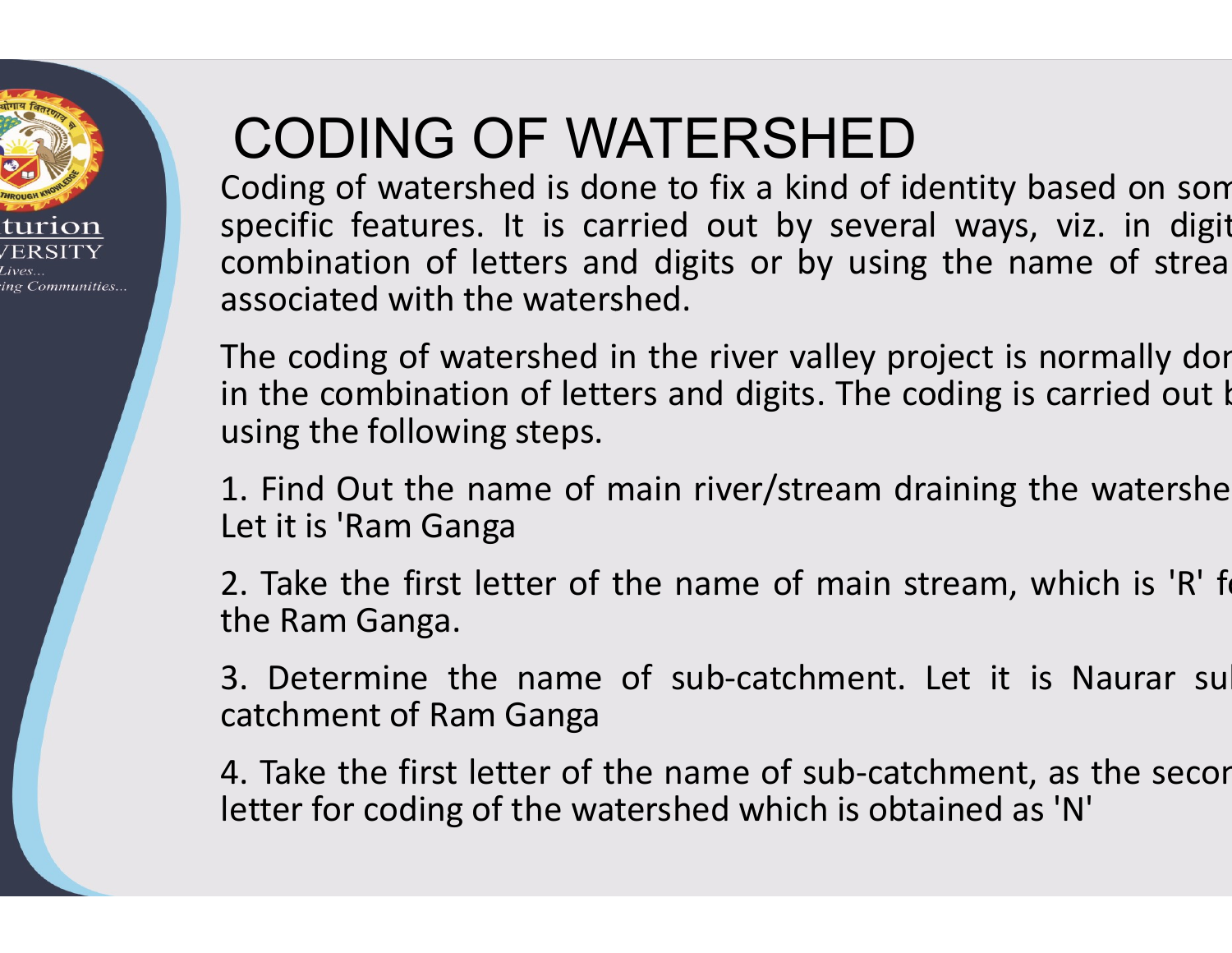

#### 5. Combine both the letter, i.e. RN

- 6. Use the digits for watersheds delineated within the sub-catchment e.g. RN ,RN2, RN3 etc
- 7. Lastly, code the sub-watershed by adding another digit after a<br>hyphen, i.e. RN 1-1. RN 2-2 hyphen, i.e. RN 1-1. RN 2-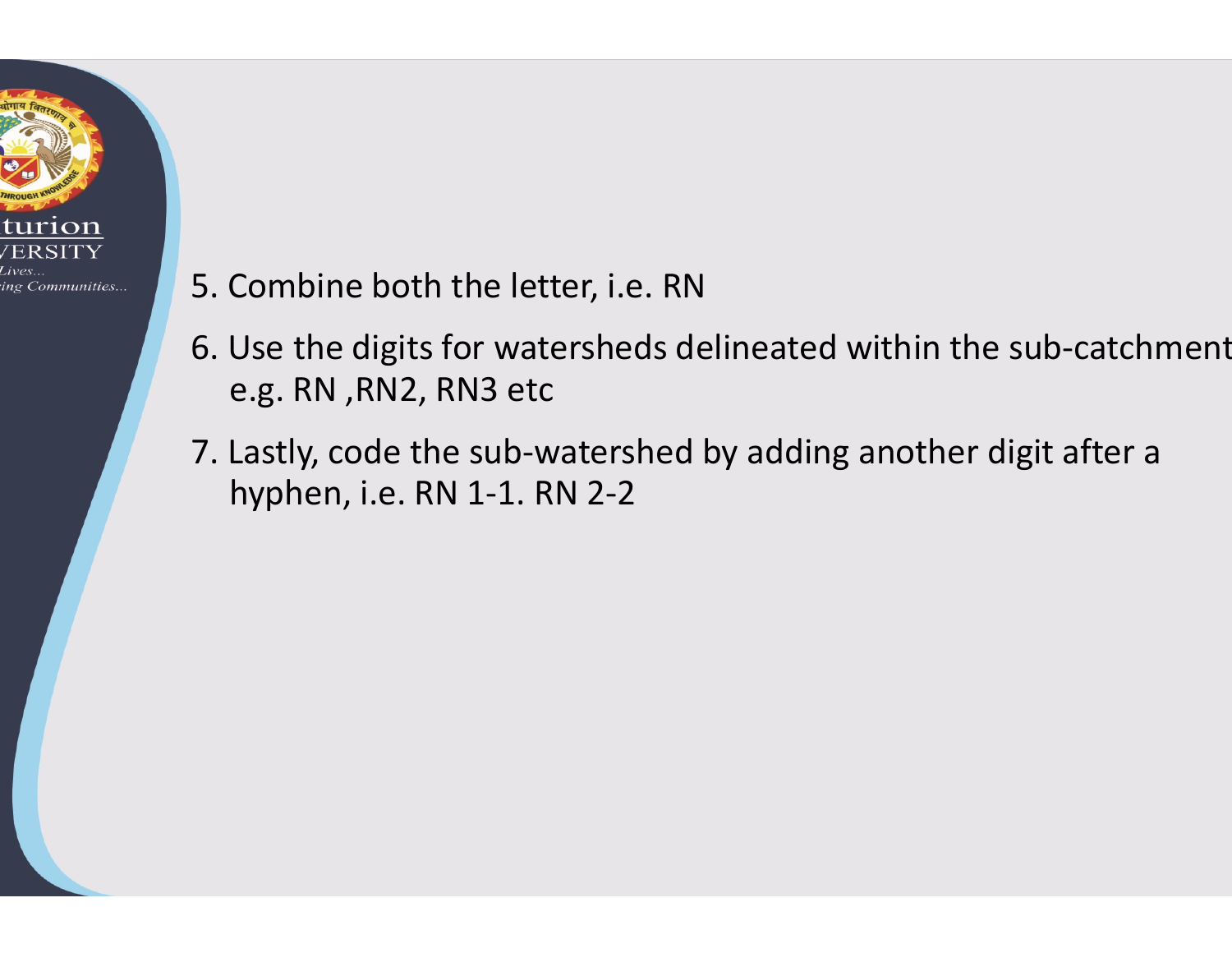

The coding should be started from the downstream end<br>to upstream end. For this purpose the Tributaries ser<br>stream to up stream are taken into consideration, in<br>igining sides i.e. left or right hand side of the main st e coding should be started from the downstream end at<br>to upstream end. For this purpose the Tributaries serial<br>stream to up stream are taken into consideration, in re<br>joining sides, i.e. left or right hand side of the main e coding should be started from the downstream end a<br>to upstream end. For this purpose the Tributaries seria<br>stream to up stream are taken into consideration, in re<br>joining sides, i.e. left or right hand side of the main s e coding should be started from the downstream end a<br>to upstream end. For this purpose the Tributaries seria<br>stream to up stream are taken into consideration, in r<br>joining sides, i.e. left or right hand side of the main st The coding should be started from the downstream en<br>to upstream end. For this purpose the Tributaries se<br>stream to up stream are taken into consideration, ir<br>joining sides, i.e. left or right hand side of the main s<br>The wo from the downstream end and proceedent<br>purpose the Tributaries serially from dow<br>ken into consideration, in respect of the e downstream end and proceede<br>the Tributaries serially from dow<br>o consideration, in respect of the<br>side of the main stream. If<br>the downstream end and proceede<br>bse the Tributaries serially from dow<br>into consideration, in respect of the<br>nd side of the main stream.<br>le and 'R' for right hand side joinir om the downstream end and proceeder<br>pose the Tributaries serially from dow<br>en into consideration, in respect of the<br>hand side of the main stream.<br>side and 'R' for right hand side joinir<br>ream, is also added in the code om the downstream end and proceeder<br>pose the Tributaries serially from dow<br>en into consideration, in respect of the<br>hand side of the main stream.<br>side and 'R' for right hand side joinir<br>ream, is also added in the code from the downstream end and proceede<br>
surpose the Tributaries serially from dow<br>
ken into consideration, in respect of the<br>
int hand side of the main stream.<br>
d side and 'R' for right hand side joinir<br>
stream, is also adde

e coding should be started from the downstream end<br>to upstream end. For this purpose the Tributaries seri<br>stream to up stream are taken into consideration, in r<br>joining sides, i.e. left or right hand side of the main stre<br> watershed The encoding method adopted by All India Soil & Lar e coding should be started from the downstream end and<br>to upstream end. For this purpose the Tributaries serially<br>stream to up stream are taken into consideration, in resp<br>joining sides, i.e. left or right hand side of the Use Survey is also given in Table.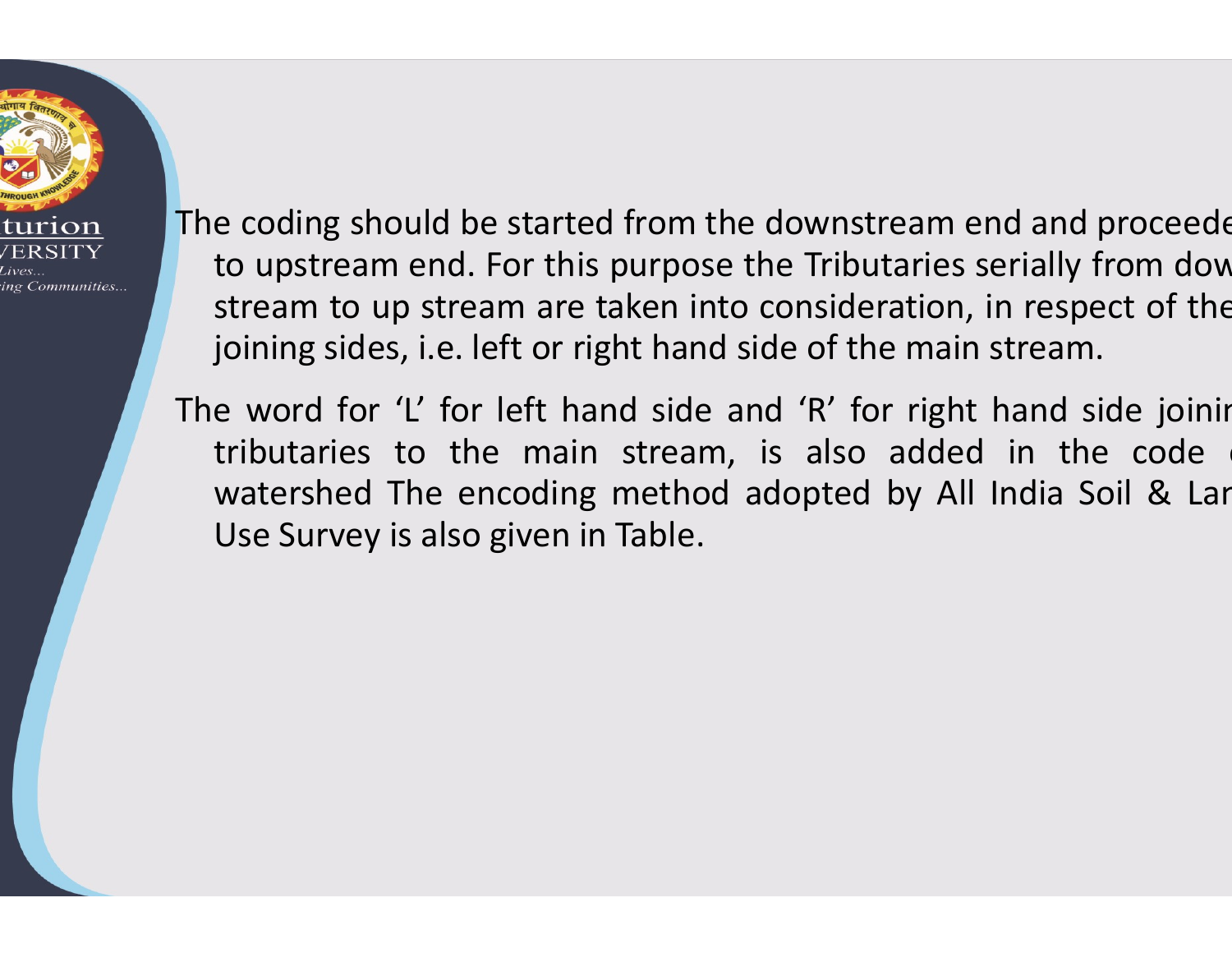

### Table 4.1 Coding of watershed

| Table 4.1 Coding of watershed |               |                          |                        |
|-------------------------------|---------------|--------------------------|------------------------|
| <b>Hydrologic Unit</b>        | Size(Lakh-ha) | <b>Nomenclature</b>      | <b>Basin Map scale</b> |
| <b>Macro delineation</b>      | > 300         | Arabic numbers $(1 - 6)$ | 1:10 M                 |
| <b>Basins</b>                 | $30 - 300$    | Alphabets (A-H)          | 1:4 or 1:6 M           |
| <b>Catchments</b>             | $10 - 50$     | Arabic numbers (1-9)     | 1:1 M                  |
| Sub-catchments                | $2 - 10$      | Alphabets (A open)       | 1:1 M                  |
| Watersheds                    | $0.5$ to $2$  | Arabic numbers (1-9)     | 1:250000               |
| <b>Micro delneation</b>       |               |                          |                        |
| Sub-watersheds                | $0.1 - 0.5$   | Alphabets                | 1:50000                |
| Milli-watersheds              | $0.01 - 0.1$  | Alphabets                | 1:15000                |
| Micro-watersheds              | $0.001 - 01$  | Alphabets                | 1:10,000               |
| Mini-watersheds               | 0.000001-0.01 | Arabic numbers           | 1:4000                 |
|                               |               |                          |                        |